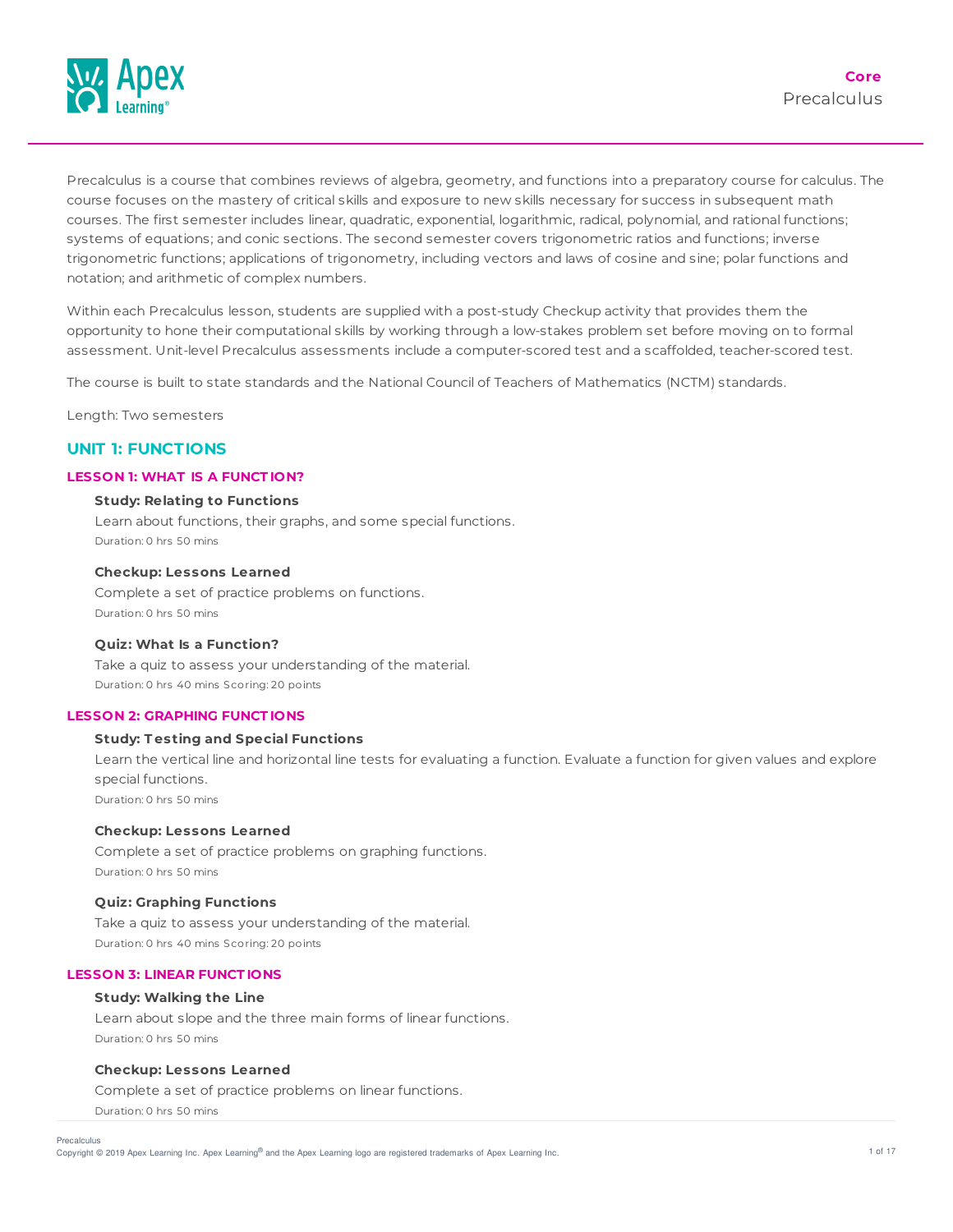#### **Quiz: Linear Functions**

Take a quiz to assess your understanding of the material. Duration: 0 hrs 40 mins Scoring: 20 points

#### **LESSON 4: ARIT HMET IC SEQUENCES AND SERIES**

# **Study: It All Adds Up**

Learn about arithmetic sequences and series. Duration: 0 hrs 50 mins

#### **Checkup: Lessons Learned**

Complete a set of practice problems on arithmetic sequences and series. Duration: 0 hrs 50 mins

## **Quiz: Arithmetic Sequences and Series**

Take a quiz to assess your understanding of the material. Duration: 0 hrs 40 mins Scoring: 20 points

#### **LESSON 5: LINEAR EQUAT IONS AND INEQUALIT IES**

#### **Study: On Equal Footing**

Learn how to solve linear equations and inequalities. Duration: 0 hrs 50 mins

#### **Checkup: Lessons Learned**

Complete a set of practice problems on linear equations and inequalities. Duration: 0 hrs 50 mins

#### **Quiz: Linear Equations and Inequalities**

Take a quiz to assess your understanding of the material. Duration: 0 hrs 40 mins Scoring: 20 points

#### **LESSON 6: LINEAR SYST EMS**

## **Study: Finding the Point of Intersection**

Find the point of intersection of linear systems using algebra, graphing, and matrices. Duration: 0 hrs 50 mins

### **Study: Connection to Business: Linear Programming**

Learn how businesses solve problems using linear programming. Duration: 0 hrs 30 mins

#### **Checkup: Lessons Learned**

Complete a set of practice problems on linear systems. Duration: 0 hrs 50 mins

#### **Quiz: Linear Systems**

Take a quiz to assess your understanding of the material. Duration: 0 hrs 40 mins Scoring: 20 points

### **LESSON 7: ARIT HMET IC OF FUNCT IONS**

#### **Study: Mixing and Matching**

Learn how to add, subtract, multiply, divide, and compose functions. Duration: 0 hrs 50 mins

#### **Checkup: Lessons Learned**

Complete a set of practice problems on the arithmetic of functions. Duration: 0 hrs 50 mins

## **Quiz: Arithmetic of Functions**

Take a quiz to assess your understanding of the material. Duration: 0 hrs 40 mins Scoring: 20 points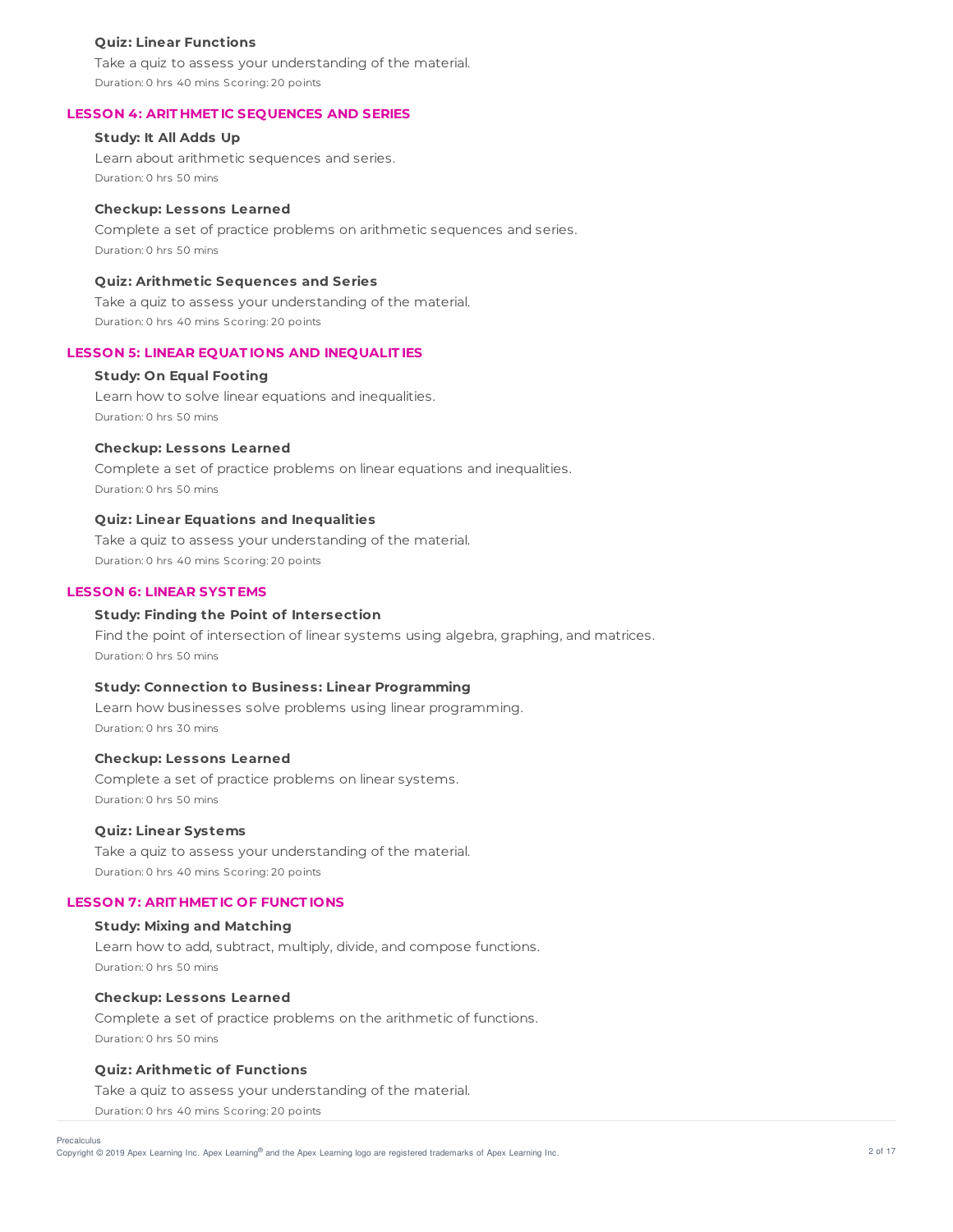#### **LESSON 8: FUNCT IONS WRAP-UP**

#### **Review: Functions**

Prepare for the unit test by reviewing key concepts and skills. Duration: 0 hrs 50 mins

## **Review: Calculator Skills**

Review key calculator skills. Duration: 0 hrs 25 mins

#### **Practice: Functions**

Complete a set of practice problems. Duration: 0 hrs 50 mins Scoring: 50 points

## **Discuss: What Questions Do You Have?**

Discuss ideas about this unit that are still unclear. Help to answer your classmates' questions. Duration: 0 hrs 30 mins Scoring: 20 points

#### **T est (CS): Functions**

Take a computer-scored test to assess what you have learned in this unit. Duration: 0 hrs 50 mins Scoring: 60 points

#### **T est (T S): Functions**

Take a teacher-scored test to assess what you have learned in this unit. Duration: 0 hrs 50 mins Scoring: 100 points

# **UNIT 2: QUADRATIC FUNCTIONS**

#### **LESSON 1: FORMS OF QUADRAT IC FUNCT IONS**

## **Study: Express Yourself**

Express quadratic functions in a variety of forms. Duration: 0 hrs 50 mins

#### **Checkup: Lessons Learned**

Complete a set of practice problems on forms of quadratic functions. Duration: 0 hrs 50 mins

### **Quiz: Forms of Quadratic Functions**

Take a quiz to assess your understanding of the material. Duration: 0 hrs 40 mins Scoring: 20 points

#### **LESSON 2: GRAPHING QUADRAT IC FUNCT IONS**

#### **Study: Putting the Pieces T ogether**

Use key components such as vertex, axis of symmetry, and x- and y-intercepts to sketch the graphs of quadratic functions and solve quadratic inequalities. Duration: 0 hrs 50 mins

### **Checkup: Lessons Learned**

Complete a set of practice problems on graphing quadratic functions. Duration: 0 hrs 50 mins

## **Quiz: Graphing Quadratic Functions**

Take a quiz to assess your understanding of the material. Duration: 0 hrs 40 mins Scoring: 20 points

#### **LESSON 3: T RANSFORMAT IONS**

#### **Study: Getting a Move On**

Learn how to reflect about the x- and y-axes. Learn about horizontal and vertical shifts and horizontal and vertical stretches.

Duration: 0 hrs 50 mins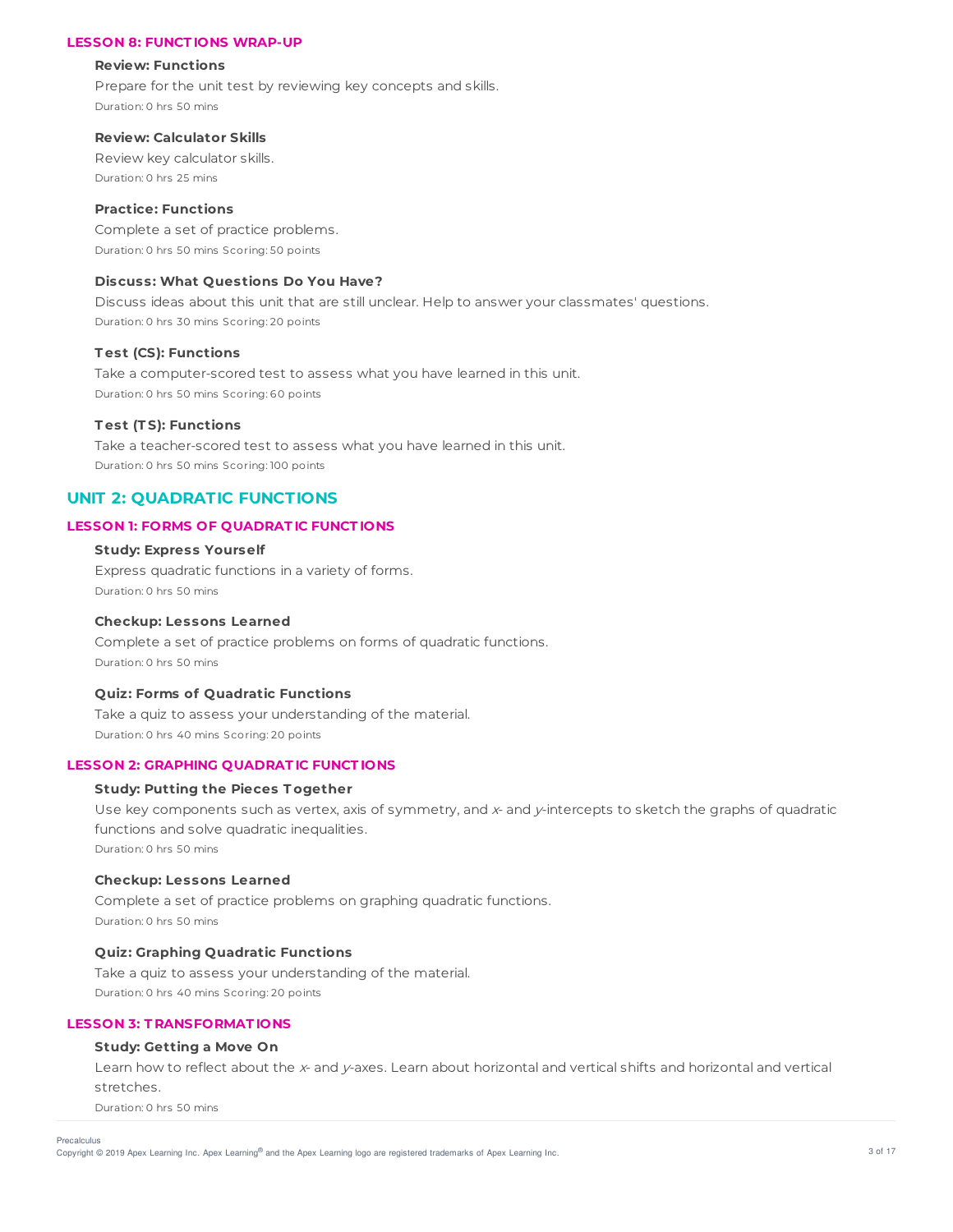#### **Checkup: Lessons Learned**

Complete a set of practice problems on transformations. Duration: 0 hrs 50 mins

# **Quiz: T ransformations**

Take a quiz to assess your understanding of the material. Duration: 0 hrs 40 mins Scoring: 20 points

# **LESSON 4: SOLVING QUADRAT IC EQUAT IONS**

# **Study: Answers to Your Questions**

Use factoring and the quadratic formula to solve an equation. Also relate solutions to zeros and work with complex numbers.

Duration: 0 hrs 50 mins

# **Checkup: Lessons Learned**

Complete a set of practice problems on solving quadratic equations. Duration: 0 hrs 50 mins

# **Quiz: Solving Quadratic Equations**

Take a quiz to assess your understanding of the material. Duration: 0 hrs 40 mins Scoring: 20 points

# **LESSON 5: APPLICAT IONS OF QUADRAT IC FUNCT IONS**

# **Study: Solving Problems Using Quadratic Functions**

Set up and solve application problems involving quadratic functions. Duration: 0 hrs 50 mins

## **Checkup: Lessons Learned**

Complete a set of practice problems on applications of quadratic functions. Duration: 0 hrs 50 mins

# **Quiz: Applications of Quadratic Functions**

Take a quiz to assess your understanding of the material. Duration: 0 hrs 40 mins Scoring: 20 points

## **LESSON 6: QUADRAT IC FUNCT IONS WRAP-UP**

## **Review: Quadratic Functions**

Prepare for the unit test by reviewing key concepts and skills. Duration: 0 hrs 50 mins

# **Review: Calculator Skills**

Review key calculator skills. Duration: 0 hrs 25 mins

# **Practice: Quadratic Functions**

Complete a set of practice problems. Duration: 0 hrs 50 mins Scoring: 50 points

## **Discuss: What Questions Do You Have?**

Discuss ideas about this unit that are still unclear. Help to answer your classmates' questions. Duration: 0 hrs 30 mins Scoring: 20 points

# **T est (CS): Quadratic Functions**

Take a computer-scored test to assess what you have learned in this unit. Duration: 0 hrs 50 mins Scoring: 60 points

# **T est (T S): Quadratic Functions**

Take a teacher-scored test to assess what you have learned in this unit.

Duration: 0 hrs 50 mins Scoring: 100 points

Precalculus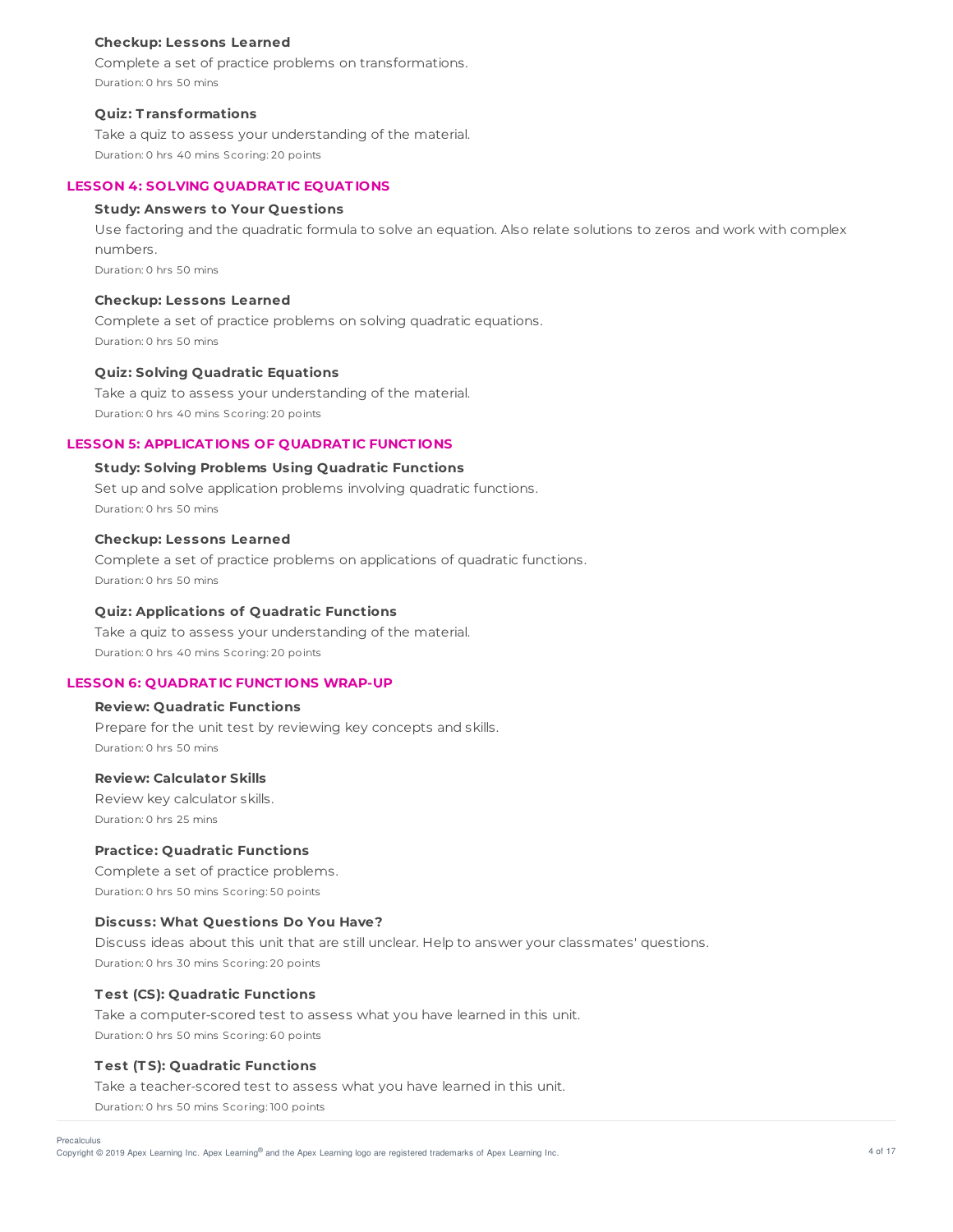# **UNIT 3: POLYNOMIAL AND RATIONAL FUNCTIONS**

### **LESSON 1: POLYNOMIAL EXPRESSIONS**

## **Study: What Is a Polynomial?**

Learn what makes a polynomial and how to test for one. Duration: 0 hrs 50 mins

#### **Checkup: Lessons Learned**

Complete a set of practice problems on polynomial expressions. Duration: 0 hrs 50 mins

#### **Quiz: Polynomial Expressions**

Take a quiz to assess your understanding of the material. Duration: 0 hrs 40 mins Scoring: 20 points

## **LESSON 2: DIVIDING POLYNOMIALS**

## **Study: Synthetic Doesn't Mean Fake**

Learn the technique for dividing polynomials and testing for factors. Duration: 0 hrs 50 mins

#### **Checkup: Lessons Learned**

Complete a set of practice problems on dividing polynomials. Duration: 0 hrs 50 mins

## **Quiz: Dividing Polynomials**

Take a quiz to assess your understanding of the material. Duration: 0 hrs 40 mins Scoring: 20 points

#### **LESSON 3: SOLVING POLYNOMIAL EQUAT IONS**

## **Study: T hese Roots Grow Deep**

Find all solutions to polynomial equations. Duration: 0 hrs 50 mins

## **Checkup: Lessons Learned**

Complete a set of practice problems on solving polynomial equations. Duration: 0 hrs 50 mins

#### **Quiz: Solving Polynomial Equations**

Take a quiz to assess your understanding of the material. Duration: 0 hrs 40 mins Scoring: 20 points

## **LESSON 4: GRAPHING POLYNOMIAL FUNCT IONS**

## **Study: What Goes Up Sometimes Comes Down**

Explore the behavior of polynomial functions and find key points of the graph of the function. Duration: 0 hrs 50 mins

#### **Checkup: Lessons Learned**

Complete a set of practice problems on graphing polynomial functions. Duration: 0 hrs 50 mins

## **Quiz: Graphing Polynomial Functions**

Take a quiz to assess your understanding of the material. Duration: 0 hrs 40 mins Scoring: 20 points

## **LESSON 5: RAT IONAL FUNCT IONS**

## **Study: T op and Bottom**

Identify rational functions, find domain and range, look at asymptotes, and sketch complete graphs. Duration: 0 hrs 50 mins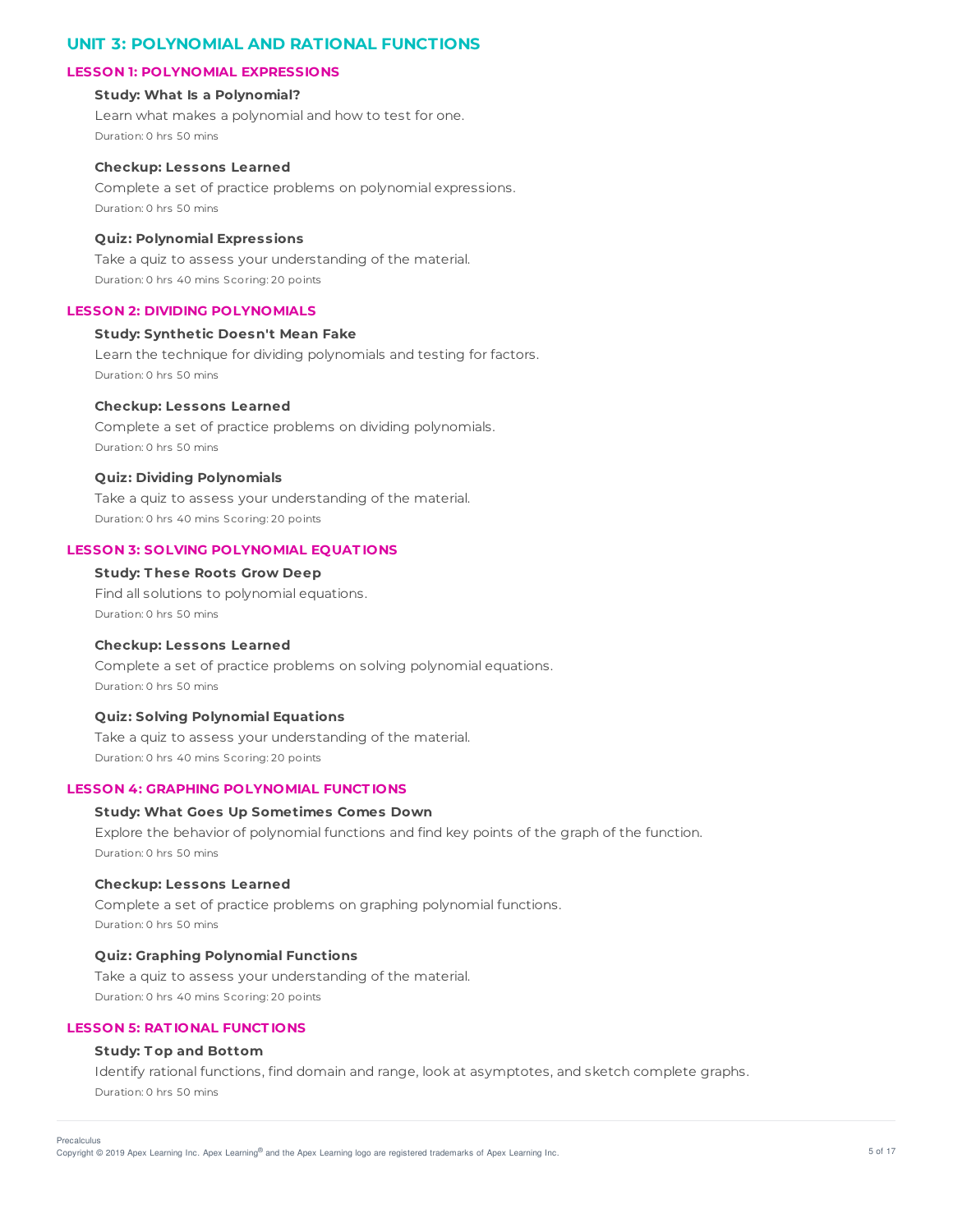#### **Checkup: Lessons Learned**

Complete a set of practice problems on rational functions. Duration: 0 hrs 50 mins

#### **Quiz: Rational Functions**

Take a quiz to assess your understanding of the material. Duration: 0 hrs 40 mins Scoring: 20 points

#### **LESSON 6: POLYNOMIAL AND RAT IONAL FUNCT IONS WRAP-UP**

#### **Review: Polynomial and Rational Functions**

Prepare for the unit test by reviewing key concepts and skills. Duration: 0 hrs 50 mins

### **Review: Calculator Skills**

Review key calculator skills. Duration: 0 hrs 25 mins

#### **Practice: Polynomial and Rational Functions**

Complete a set of practice problems. Duration: 0 hrs 50 mins Scoring: 50 points

#### **Discuss: What Questions Do You Have?**

Discuss ideas about this unit that are still unclear. Help to answer your classmates' questions. Duration: 0 hrs 30 mins Scoring: 20 points

### **T est (CS): Polynomial and Rational Functions**

Take a computer-scored test to assess what you have learned in this unit. Duration: 0 hrs 50 mins Scoring: 60 points

## **T est (T S): Polynomial and Rational Functions**

Take a teacher-scored test to assess what you have learned in this unit. Duration: 0 hrs 50 mins Scoring: 100 points

# **UNIT 4: EXPONENTIAL AND LOGARITHMIC FUNCTIONS**

## **LESSON 1: EXPONENT S AND RADICALS**

### **Study: Rational Exponents and Radical Expressions**

Learn the rules of exponents and how to express radicals. Duration: 0 hrs 50 mins

#### **Checkup: Lessons Learned**

Complete a set of practice problems on exponents and radicals. Duration: 0 hrs 50 mins

#### **Quiz: Exponents and Radicals**

Take a quiz to assess your understanding of the material. Duration: 0 hrs 40 mins Scoring: 20 points

#### **LESSON 2: EXPONENT IAL FUNCT IONS**

#### **Study: Exponential Functions and T heir Graphs**

Explore the basic exponential graphs. Duration: 0 hrs 50 mins

### **Checkup: Lessons Learned**

Complete a set of practice problems on exponential functions. Duration: 0 hrs 50 mins

## **Quiz: Exponential Functions**

Take a quiz to assess your understanding of the material.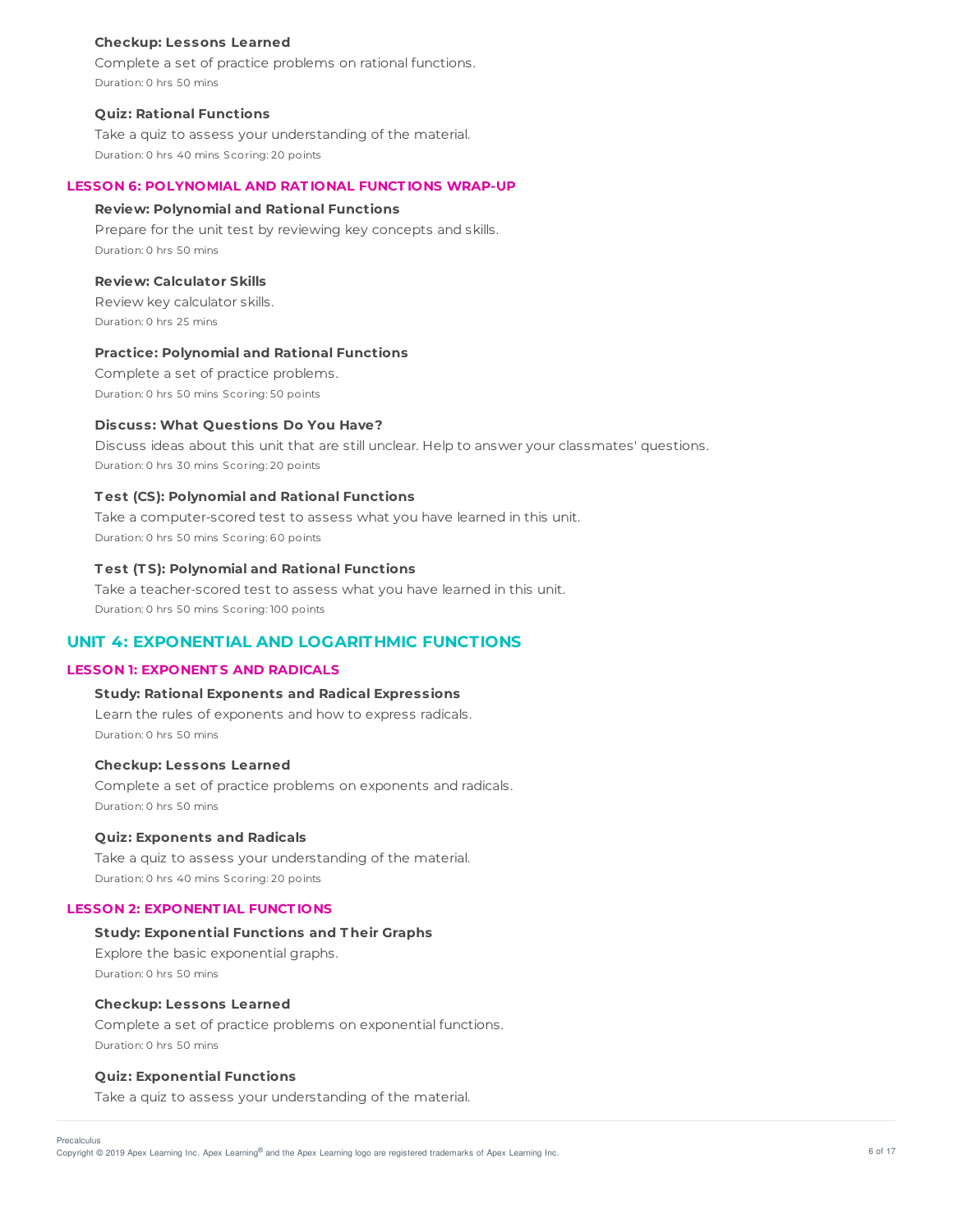Duration: 0 hrs 40 mins Scoring: 20 points

#### **LESSON 3: GEOMET RIC SEQUENCES**

## **Study: Leaps and Bounds**

Learn about geometric sequences and series. Duration: 0 hrs 50 mins

#### **Checkup: Lessons Learned**

Complete a set of practice problems on geometric sequences. Duration: 0 hrs 50 mins

#### **Quiz: Geometric Sequences**

Take a quiz to assess your understanding of the material. Duration: 0 hrs 40 mins Scoring: 20 points

## **LESSON 4: INT RODUCT ION T O LOGARIT HMS**

## **Study: Logarithms**

Learn how logarithms are used to express exponents. Duration: 0 hrs 50 mins

#### **Checkup: Lessons Learned**

Complete a set of practice problems on logarithms. Duration: 0 hrs 50 mins

## **Quiz: Introduction to Logarithms**

Take a quiz to assess your understanding of the material. Duration: 0 hrs 40 mins Scoring: 20 points

#### **LESSON 5: GRAPHS OF LOGARIT HMIC FUNCT IONS**

## **Study: Undoing What You Have Done**

Learn the graphs of key logarithmic functions. Duration: 0 hrs 50 mins

## **Checkup: Lessons Learned**

Complete a set of practice problems on graphs of logarithmic functions. Duration: 0 hrs 50 mins

#### **Quiz: Graphs of Logarithmic Functions**

Take a quiz to assess your understanding of the material. Duration: 0 hrs 40 mins Scoring: 20 points

## **LESSON 6: APPLICAT IONS OF LOGARIT HMS**

#### **Study: Logs Are Natural**

Solve application problems involving exponential and logarithmic expressions. Duration: 0 hrs 50 mins

#### **Checkup: Lessons Learned**

Complete a set of practice problems on applications of logarithms. Duration: 0 hrs 50 mins

## **Quiz: Applications of Logarithms**

Take a quiz to assess your understanding of the material. Duration: 0 hrs 40 mins Scoring: 20 points

## **LESSON 7: EXPONENT IAL AND LOGARIT HMIC FUNCT IONS WRAP-UP**

#### **Review: Exponential and Logarithmic Functions**

Prepare for the unit test by reviewing key concepts and skills. Duration: 0 hrs 50 mins

Copyright © 2019 Apex Learning Inc. Apex Learning® and the Apex Learning logo are registered trademarks of Apex Learning Inc. <br>Copyright © 2019 Apex Learning Inc. Apex Learning® and the Apex Learning logo are registered tr Precalculus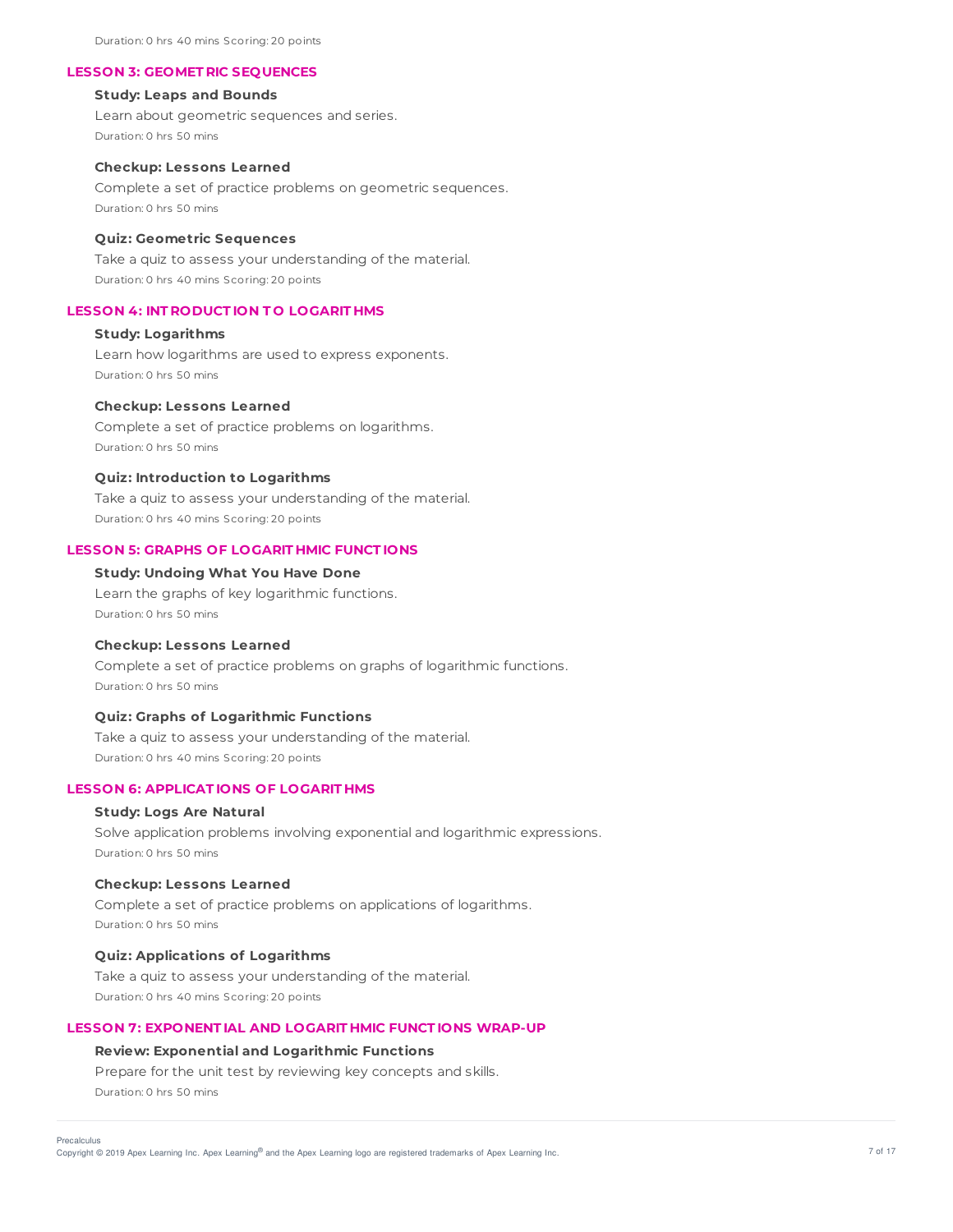### **Review: Calculator Skills**

Review key calculator skills. Duration: 0 hrs 25 mins

### **Practice: Exponential and Logarithmic Functions**

Complete a set of practice problems. Duration: 0 hrs 50 mins Scoring: 50 points

#### **Discuss: What Questions Do You Have?**

Discuss ideas about this unit that are still unclear. Help to answer your classmates' questions. Duration: 0 hrs 30 mins Scoring: 20 points

## **T est (CS): Exponential and Logarithmic Functions**

Take a computer-scored test to assess what you have learned in this unit. Duration: 0 hrs 50 mins Scoring: 60 points

### **T est (T S): Exponential and Logarithmic Functions**

Take a teacher-scored test to assess what you have learned in this unit. Duration: 0 hrs 50 mins Scoring: 100 points

## **UNIT 5: CONIC SECTIONS**

#### **LESSON 1: INT RODUCT ION T O CONIC SECT IONS**

### **Study: How Do You Cut a Cone?**

Explore the various ways a cone can be cut to produce conic sections such as a circle. Duration: 0 hrs 50 mins

#### **Checkup: Lessons Learned**

Complete a set of practice problems on conic sections. Duration: 0 hrs 50 mins

#### **Quiz: Introduction to Conic Sections**

Take a quiz to assess your understanding of the material. Duration: 0 hrs 40 mins Scoring: 20 points

## **LESSON 2: ELLIPSES**

### **Study: Stretching Circles**

Learn how ellipses are defined and formed. Duration: 0 hrs 50 mins

#### **Checkup: Lessons Learned**

Complete a set of practice problems on ellipses. Duration: 0 hrs 50 mins

#### **Quiz: Ellipses**

Take a quiz to assess your understanding of the material. Duration: 0 hrs 40 mins Scoring: 20 points

## **LESSON 3: HYPERBOLAS**

## **Study: T urning Inside Out**

Learn how hyperbolas are defined and formed. Duration: 0 hrs 50 mins

## **Checkup: Lessons Learned**

Complete a set of practice problems on hyperbolas. Duration: 0 hrs 50 mins

### **Quiz: Hyperbolas**

Take a quiz to assess your understanding of the material.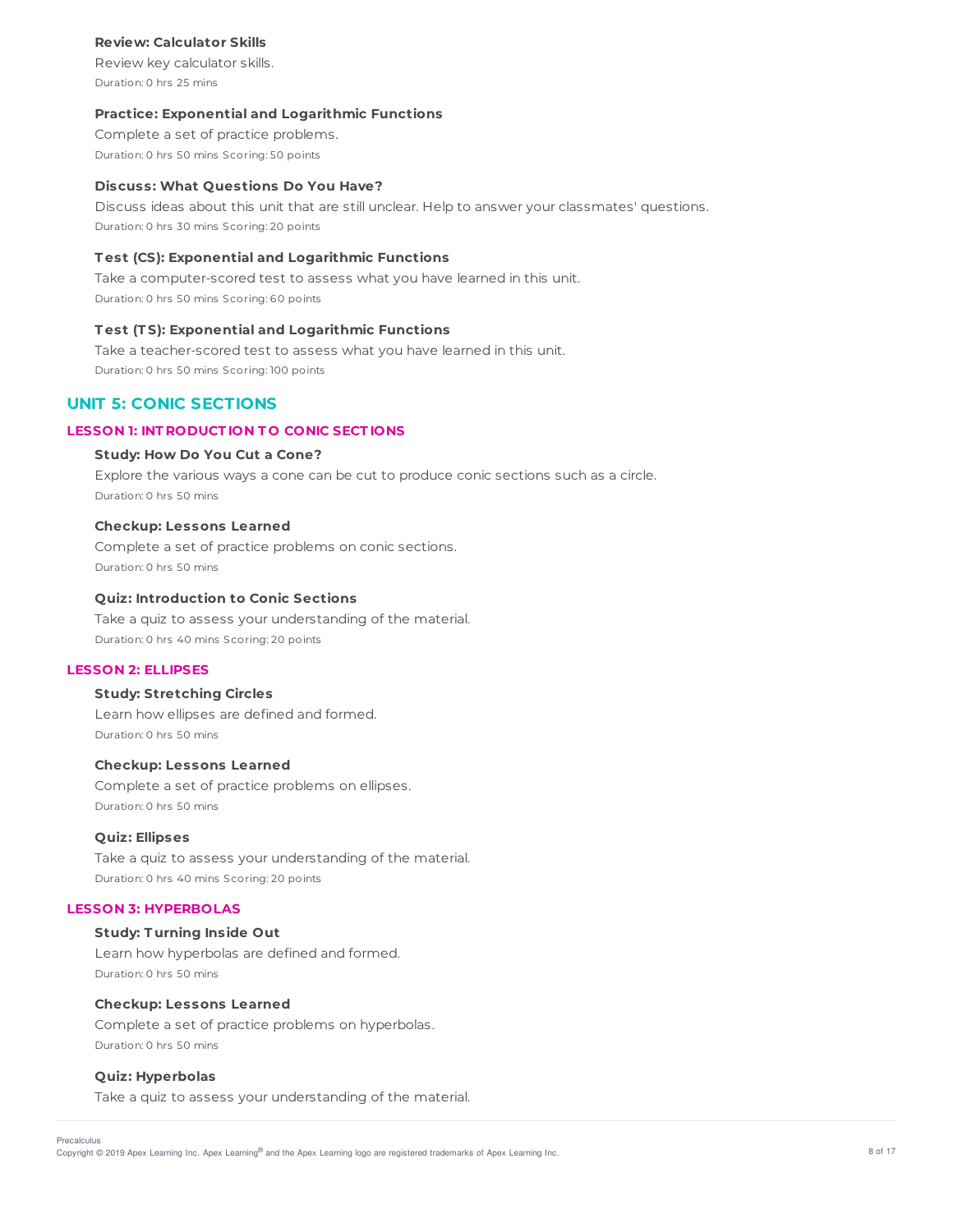Duration: 0 hrs 40 mins Scoring: 20 points

#### **LESSON 4: PARABOLAS**

## **Study: A Familiar Friend**

Learn how parabolas are defined and formed. Duration: 0 hrs 50 mins

#### **Checkup: Lessons Learned**

Complete a set of practice problems on parabolas. Duration: 0 hrs 50 mins

## **Quiz: Parabolas**

Take a quiz to assess your understanding of the material. Duration: 0 hrs 40 mins Scoring: 20 points

## **LESSON 5: SYST EMS OF CONIC SECT IONS**

### **Study: Finding the Intersections**

Find the solutions to systems of conic sections. Duration: 0 hrs 50 mins

#### **Checkup: Lessons Learned**

Complete a set of practice problems on systems of conic sections. Duration: 0 hrs 50 mins

## **Quiz: Systems of Conic Sections**

Take a quiz to assess your understanding of the material. Duration: 0 hrs 40 mins Scoring: 20 points

## **LESSON 6: CONIC SECT IONS WRAP-UP**

## **Review: Conic Sections**

Prepare for the unit test by reviewing key concepts and skills. Duration: 0 hrs 50 mins

#### **Review: Calculator Skills**

Review key calculator skills. Duration: 0 hrs 25 mins

#### **Practice: Conic Sections**

Complete a set of practice problems. Duration: 0 hrs 50 mins Scoring: 50 points

#### **Discuss: What Questions Do You Have?**

Discuss ideas about this unit that are still unclear. Help to answer your classmates' questions. Duration: 0 hrs 30 mins Scoring: 20 points

#### **T est (CS): Conic Sections**

Take a computer-scored test to assess what you have learned in this unit. Duration: 0 hrs 50 mins Scoring: 60 points

#### **T est (T S): Conic Sections**

Take a teacher-scored test to assess what you have learned in this unit. Duration: 0 hrs 50 mins Scoring: 100 points

## **UNIT 6: SEMESTER 1 REVIEW AND EXAM**

## **LESSON 1: PREPARING FOR T HE SEMEST ER EXAM**

## **Review: Semester 1 Review**

Prepare for the semester exam by reviewing key concepts covered in Semester 1. Duration: 1 hr 30 mins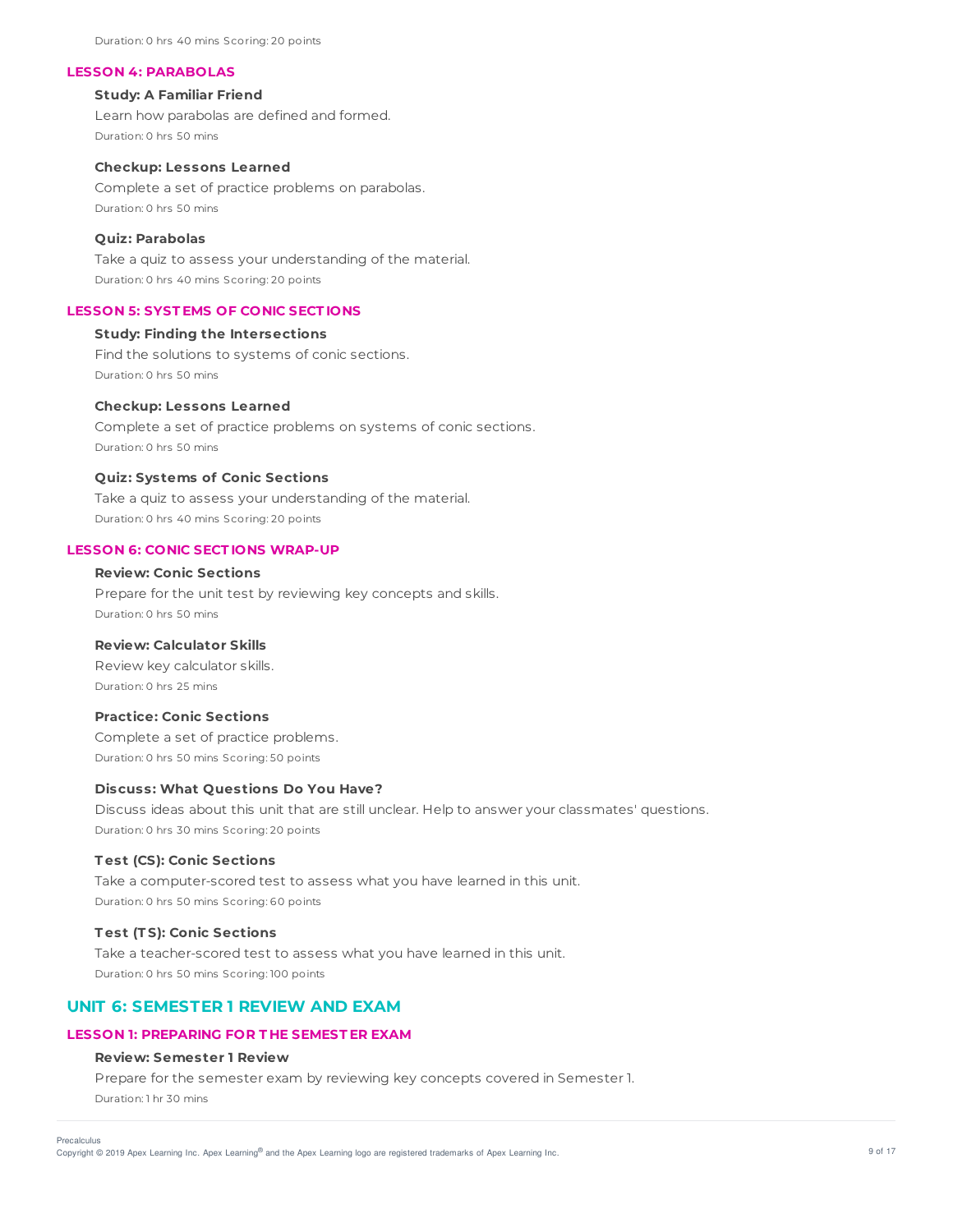#### **Exam: Semester Exam (Computer-Scored)**

Take a computer-scored exam to demonstrate your mastery of concepts and skills covered in Semester 1. Duration: 1 hr Scoring: 150 points

#### **Final Exam: Semester Exam (T eacher-Scored)**

Take a teacher-scored exam to demonstrate your mastery of concepts and skills covered in Semester 1. Duration: 1 hr Scoring: 100 points

## **UNIT 7: INTRODUCTION TO TRIGONOMETRY**

## **LESSON 1: RIGHT T RIANGLES**

### **Study: All the Right Moves**

Review right triangles and get an introduction to trigonometric ratios. Duration: 1 hr

#### **Checkup: Lessons Learned**

Complete a set of practice problems on trigonometry. Duration: 0 hrs 50 mins

#### **Quiz: Introduction to T rigonometry**

Take a quiz to assess your understanding of the material. Duration: 0 hrs 40 mins Scoring: 20 points

### **LESSON 2: ANGLES AND RADIANS**

## **Study: A Slice of Pi**

Learn about angles expressed in degrees and radians. Duration: 1 hr

#### **Checkup: Lessons Learned**

Complete a set of practice problems on angles and radians. Duration: 0 hrs 50 mins

## **Quiz: Angles and Radians**

Take a quiz to assess your understanding of the material. Duration: 0 hrs 40 mins Scoring: 20 points

#### **LESSON 3: T RIGONOMET RIC RAT IOS AND T HE UNIT CIRCLE**

## **Study: T erminal Conditions**

Learn the six trigonometric ratios and how the unit circle defines them. Duration: 1 hr

### **Study: Pythagorean T heorem**

Review the Pythagorean theorem. Duration: 0 hrs 30 mins

#### **Checkup: Lessons Learned**

Complete a set of practice problems on trigonometric functions and the unit circle. Duration: 0 hrs 50 mins

#### **Quiz: T rigonometric Functions and the Unit Circle**

Take a quiz to assess your understanding of the material. Duration: 0 hrs 40 mins Scoring: 20 points

### **LESSON 4: INT RODUCT ION T O T RIGONOMET RY WRAP-UP**

#### **Review: Introduction to T rigonometry**

Prepare for the unit test by reviewing key concepts and skills. Duration: 0 hrs 50 mins

#### **Review: Calculator Skills**

Precalculus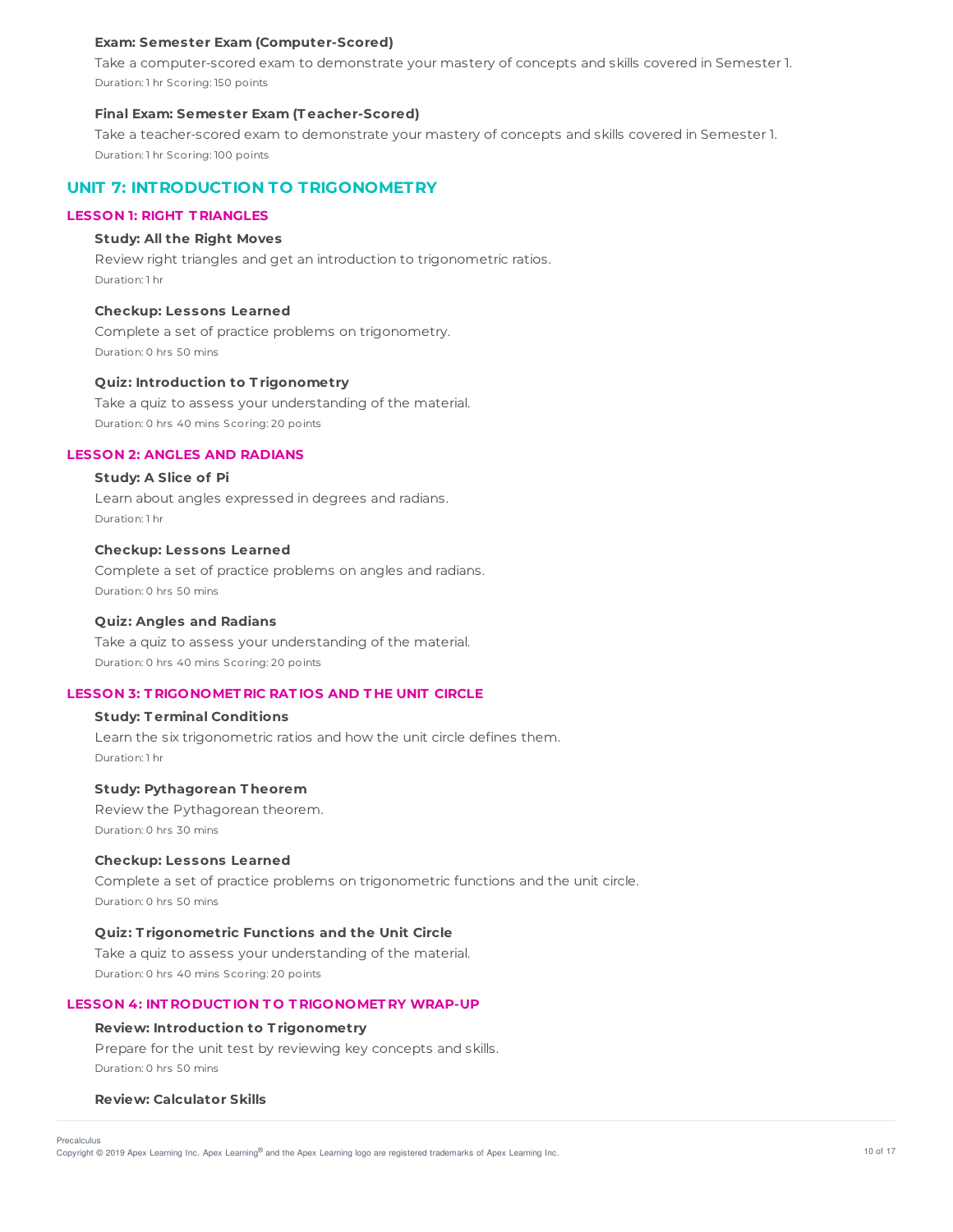Review key calculator skills. Duration: 0 hrs 25 mins

### **Practice: Introduction to T rigonometry**

Complete a set of practice problems. Duration: 1 hr Scoring: 50 points

#### **Discuss: What Questions Do You Have?**

Discuss ideas about this unit that are still unclear. Help to answer your classmates' questions. Duration: 0 hrs 30 mins Scoring: 20 points

#### **T est (CS): Introduction to T rigonometry**

Take a computer-scored test to assess what you have learned in this unit. Duration: 0 hrs 50 mins Scoring: 60 points

### **T est (T S): Introduction to T rigonometry**

Take a teacher-scored test to assess what you have learned in this unit. Duration: 0 hrs 50 mins Scoring: 100 points

# **UNIT 8: TRIGONOMETRIC FUNCTIONS**

## **LESSON 1: GRAPHS OF SINE AND COSINE**

#### **Study: What Is a Sinusoid Anyway?**

Learn to build the graphs of sine and cosine. Duration: 1 hr

#### **Checkup: Lessons Learned**

Complete a set of practice problems on graphs of sine and cosine. Duration: 0 hrs 50 mins

#### **Quiz: Graphs of Sine and Cosine**

Take a quiz to assess your understanding of the material. Duration: 0 hrs 40 mins Scoring: 20 points

## **LESSON 2: GRAPHS OF OT HER FUNCT IONS**

#### **Study: Graphing More T rigonometric Functions**

Learn the graphs of the other four trigonometric functions. Duration: 1 hr

### **Checkup: Lessons Learned**

Complete a set of practice problems on graphs of other functions. Duration: 0 hrs 50 mins

## **Quiz: Graphs of Other Functions**

Take a quiz to assess your understanding of the material. Duration: 0 hrs 40 mins Scoring: 20 points

## **LESSON 3: SIMPLE T RANSFORMAT IONS OF SINUSOIDS**

#### **Study: Stretches, Shif ts, and Flips, Oh My!**

Learn how to transform trigonometric graphs with reflections, shifts, and stretches. Duration: 0 hrs 50 mins

### **Checkup: Lessons Learned**

Complete a set of practice problems on transformations of periodic graphs. Duration: 0 hrs 50 mins

### **Quiz: Simple T ransformations of Sinusoids**

Take a quiz to assess your understanding of the material.

Duration: 0 hrs 40 mins Scoring: 20 points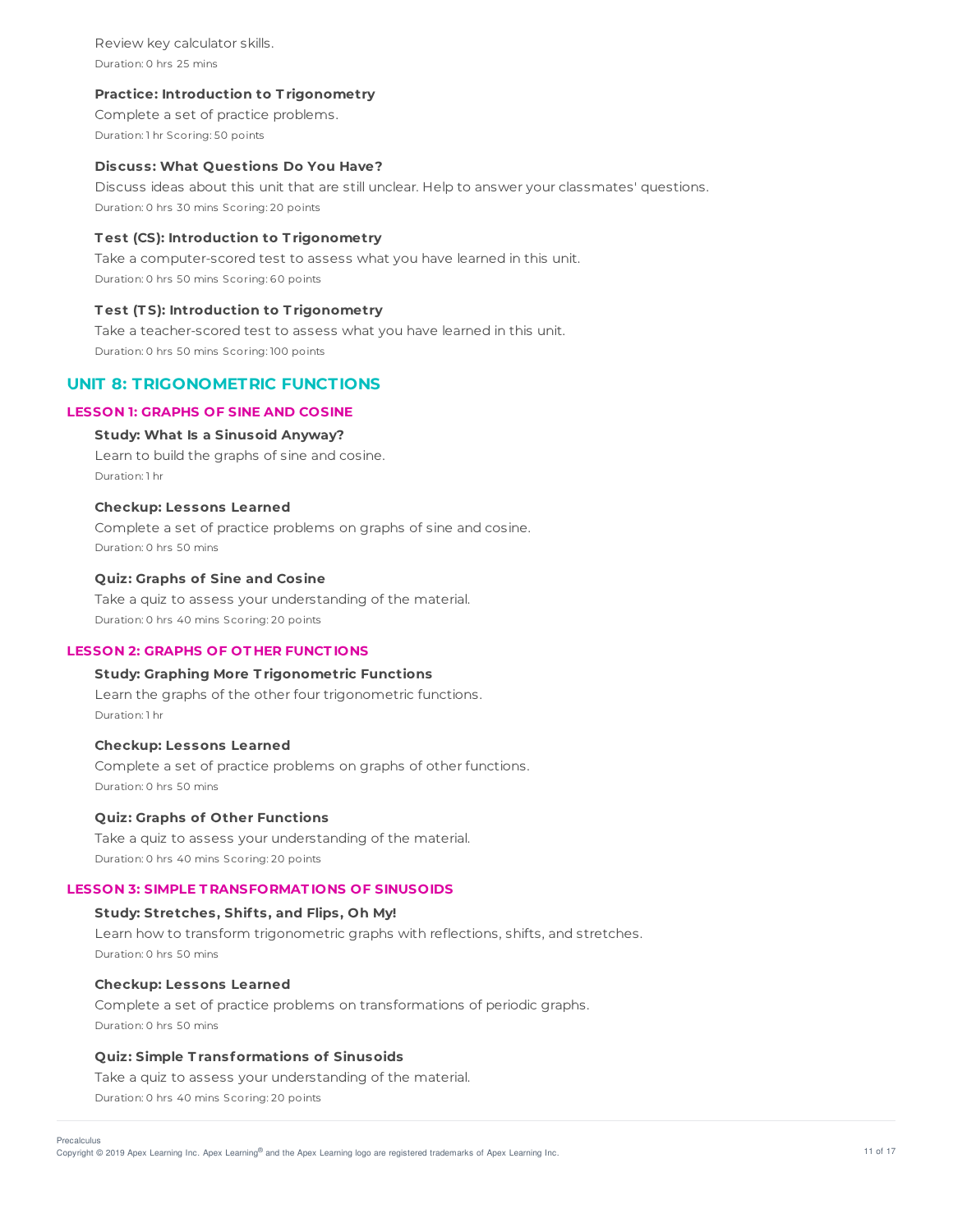### **LESSON 4: GENERAL T RANSFORMAT IONS OF PERIODIC GRAPHS**

#### **Study: Putting It All T ogether**

Learn how to transform trigonometric graphs with reflections, shifts, and stretches. Duration: 0 hrs 50 mins

#### **Checkup: Lessons Learned**

Complete a set of practice problems on transformations of trigonometric functions. Duration: 0 hrs 50 mins

### **Quiz: General T ransformations of Periodic Graphs**

Take a quiz to assess your understanding of the material. Duration: 0 hrs 40 mins Scoring: 20 points

### **LESSON 5: T RIGONOMET RIC FUNCT IONS WRAP-UP**

#### **Review: T rigonometric Functions**

Prepare for the unit test by reviewing key concepts and skills. Duration: 0 hrs 50 mins

## **Review: Calculator Skills**

Review key calculator skills. Duration: 0 hrs 25 mins

### **Practice: T rigonometric Functions**

Complete a set of practice problems. Duration: 1 hr Scoring: 50 points

### **Discuss: What Questions Do You Have?**

Discuss ideas about this unit that are still unclear. Help to answer your classmates' questions. Duration: 0 hrs 30 mins Scoring: 20 points

#### **T est (CS): T rigonometric Functions**

Take a computer-scored test to assess what you have learned in this unit. Duration: 0 hrs 50 mins Scoring: 60 points

#### **T est (T S): T rigonometric Functions**

Take a teacher-scored test to assess what you have learned in this unit. Duration: 0 hrs 50 mins Scoring: 100 points

# **UNIT 9: WORKING WITH TRIGONOMETRIC FUNCTIONS**

### **LESSON 1: INVERSE T RIGONOMET RIC FUNCT IONS**

#### **Study: Arc! Who Goes T here?**

Learn how to solve for angles using the inverse trigonometric ratios. Duration: 1 hr

#### **Checkup: Lessons Learned**

Complete a set of practice problems on inverse trigonometric functions. Duration: 0 hrs 50 mins

#### **Quiz: Inverse T rigonometric Functions**

Take a quiz to assess your understanding of the material. Duration: 0 hrs 40 mins Scoring: 20 points

#### **LESSON 2: SOLVING T RIGONOMET RIC EQUAT IONS**

## **Study: 2 Pi or Not 2 Pi?**

Learn to find all solutions to a trigonometric equation. Duration: 1 hr

#### **Checkup: Lessons Learned**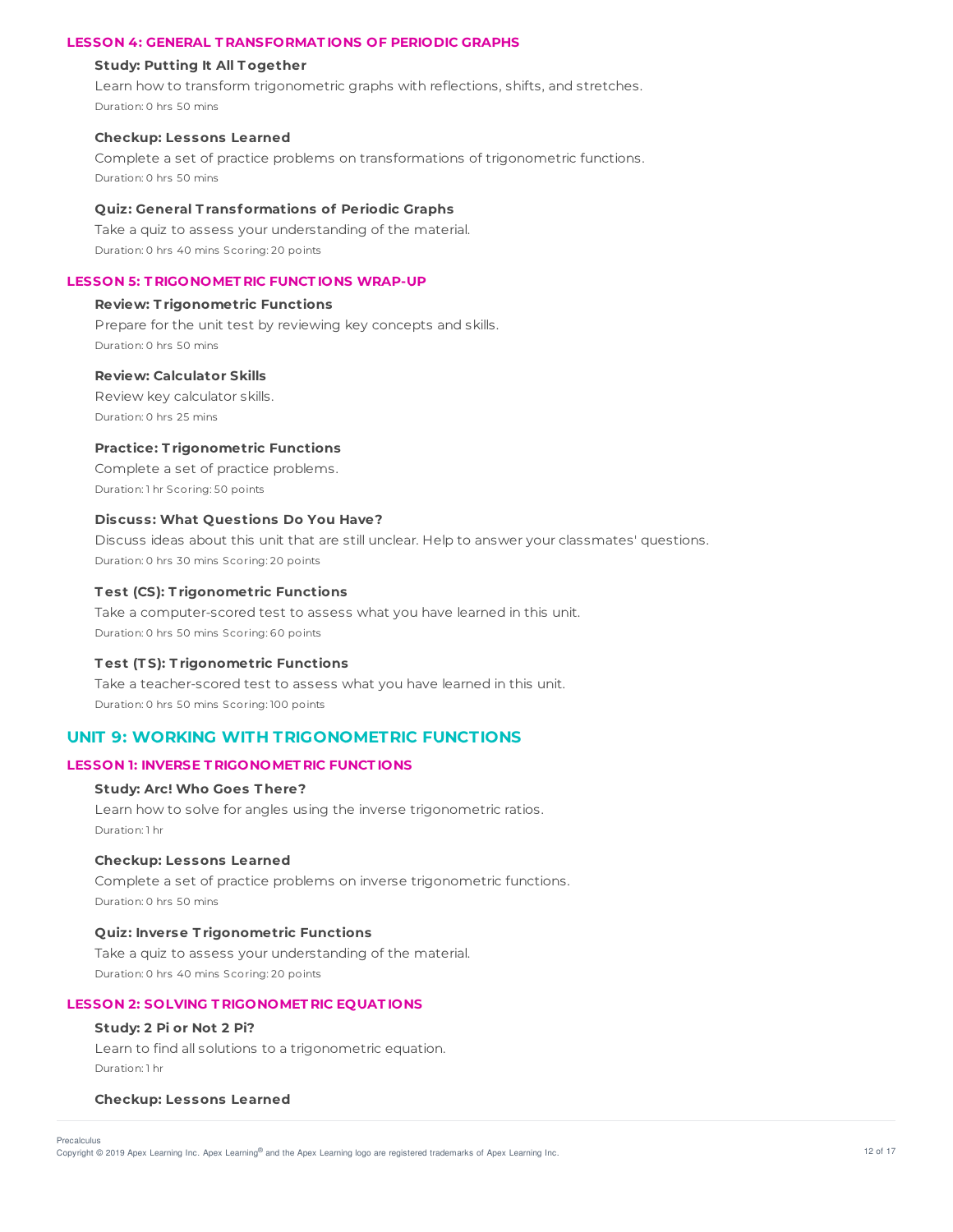Complete a set of practice problems on solving trigonometric equations. Duration: 0 hrs 50 mins

#### **Quiz: Solving T rigonometric Equations**

Take a quiz to assess your understanding of the material. Duration: 0 hrs 40 mins Scoring: 20 points

#### **LESSON 3: MODELING SIMPLE HARMONIC MOT ION**

#### **Study: You Are Getting Sleepy**

Explore simple harmonic motion settings. Duration: 0 hrs 50 mins

#### **Checkup: Lessons Learned**

Complete a set of practice problems on simple harmonic motion. Duration: 0 hrs 50 mins

#### **Quiz: Modeling Simple Harmonic Motion**

Take a quiz to assess your understanding of the material. Duration: 0 hrs 40 mins Scoring: 20 points

### **LESSON 4: WORKING WIT H T RIGONOMET RIC FUNCT IONS WRAP-UP**

#### **Review: Working with T rigonometric Functions**

Prepare for the unit test by reviewing key concepts and skills. Duration: 0 hrs 50 mins

#### **Review: Calculator Skills**

Review key calculator skills. Duration: 0 hrs 25 mins

## **Practice: Working with T rigonometric Functions**

Complete a set of practice problems. Duration: 1 hr Scoring: 50 points

#### **Discuss: What Questions Do You Have?**

Discuss ideas about this unit that are still unclear. Help to answer your classmates' questions. Duration: 0 hrs 30 mins Scoring: 20 points

#### **T est (CS): Working with T rigonometric Functions**

Take a computer-scored test to assess what you have learned in this unit. Duration: 0 hrs 50 mins Scoring: 60 points

### **T est (T S): Working with T rigonometric Functions**

Take a teacher-scored test to assess what you have learned in this unit. Duration: 0 hrs 50 mins Scoring: 100 points

# **UNIT 10: TRIGONOMETRIC IDENTITIES**

## **LESSON 1: IDENT IT IES AND PROOF**

## **Study: Overcoming an Identity Crisis**

Learn how to prove identities. Duration: 1 hr

#### **Checkup: Lessons Learned**

Complete a set of practice problems on identities and proof. Duration: 0 hrs 50 mins

### **Quiz: Identities and Proof**

Take a quiz to assess your understanding of the material. Duration: 0 hrs 40 mins Scoring: 20 points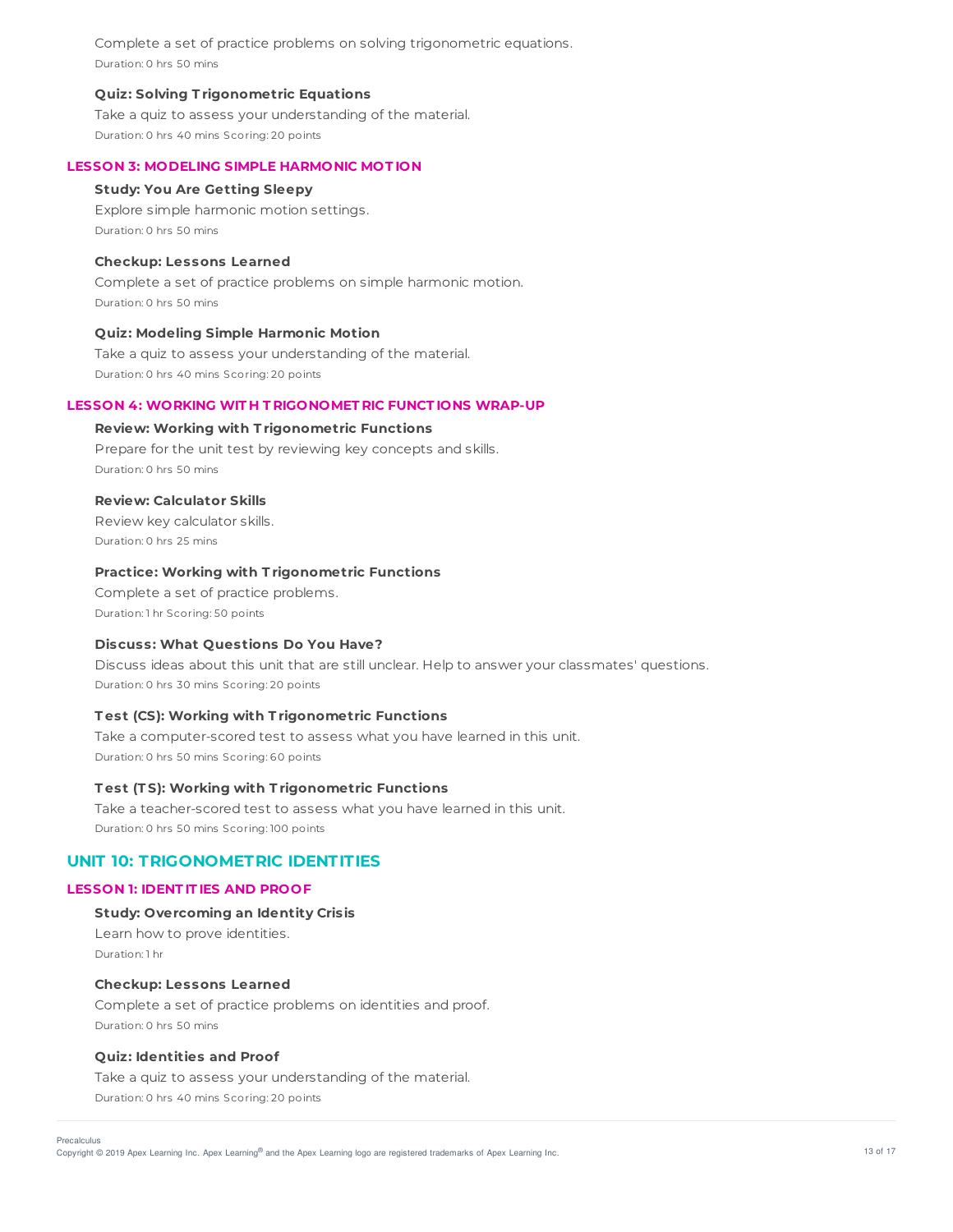### **LESSON 2: T RIGONOMET RIC IDENT IT IES**

#### **Study: Just the Facts, Ma'am**

Learn the key trigonometric identities. Duration: 1 hr

#### **Checkup: Lessons Learned**

Complete a set of practice problems on trigonometric identities. Duration: 0 hrs 50 mins

#### **Quiz: T rigonometric Identities**

Take a quiz to assess your understanding of the material. Duration: 0 hrs 40 mins Scoring: 20 points

#### **LESSON 3: APPLICAT IONS OF IDENT IT IES**

## **Study: Use 'Em or Lose 'Em**

Use the key trigonometric identities to solve trigonometric equations. Duration: 0 hrs 50 mins

#### **Checkup: Lessons Learned**

Complete a set of practice problems on identities. Duration: 0 hrs 50 mins

#### **Quiz: Applications of Identities**

Take a quiz to assess your understanding of the material. Duration: 0 hrs 40 mins Scoring: 20 points

#### **LESSON 4: T RIGONOMET RIC IDENT IT IES WRAP-UP**

#### **Review: T rigonometric Identities**

Prepare for the unit test by reviewing key concepts and skills. Duration: 0 hrs 50 mins

## **Review: Calculator Skills**

Review key calculator skills. Duration: 0 hrs 25 mins

## **Practice: T rigonometric Identities**

Complete a set of practice problems. Duration: 0 hrs 50 mins Scoring: 50 points

#### **Discuss: What Questions Do You Have?**

Discuss ideas about this unit that are still unclear. Help to answer your classmates' questions. Duration: 0 hrs 30 mins Scoring: 20 points

### **T est (CS): T rigonometric Identities**

Take a computer-scored test to assess what you have learned in this unit. Duration: 0 hrs 50 mins Scoring: 60 points

#### **T est (T S): T rigonometric Identities**

Take a teacher-scored test to assess what you have learned in this unit. Duration: 0 hrs 50 mins Scoring: 100 points

# **UNIT 11: APPLICATIONS OF TRIGONOMETRY**

## **LESSON 1: LAW OF COSINES**

#### **Study: It's the Law**

Precalculus

Use the law of cosines to solve triangles. Duration: 1 hr

#### **Checkup: Lessons Learned**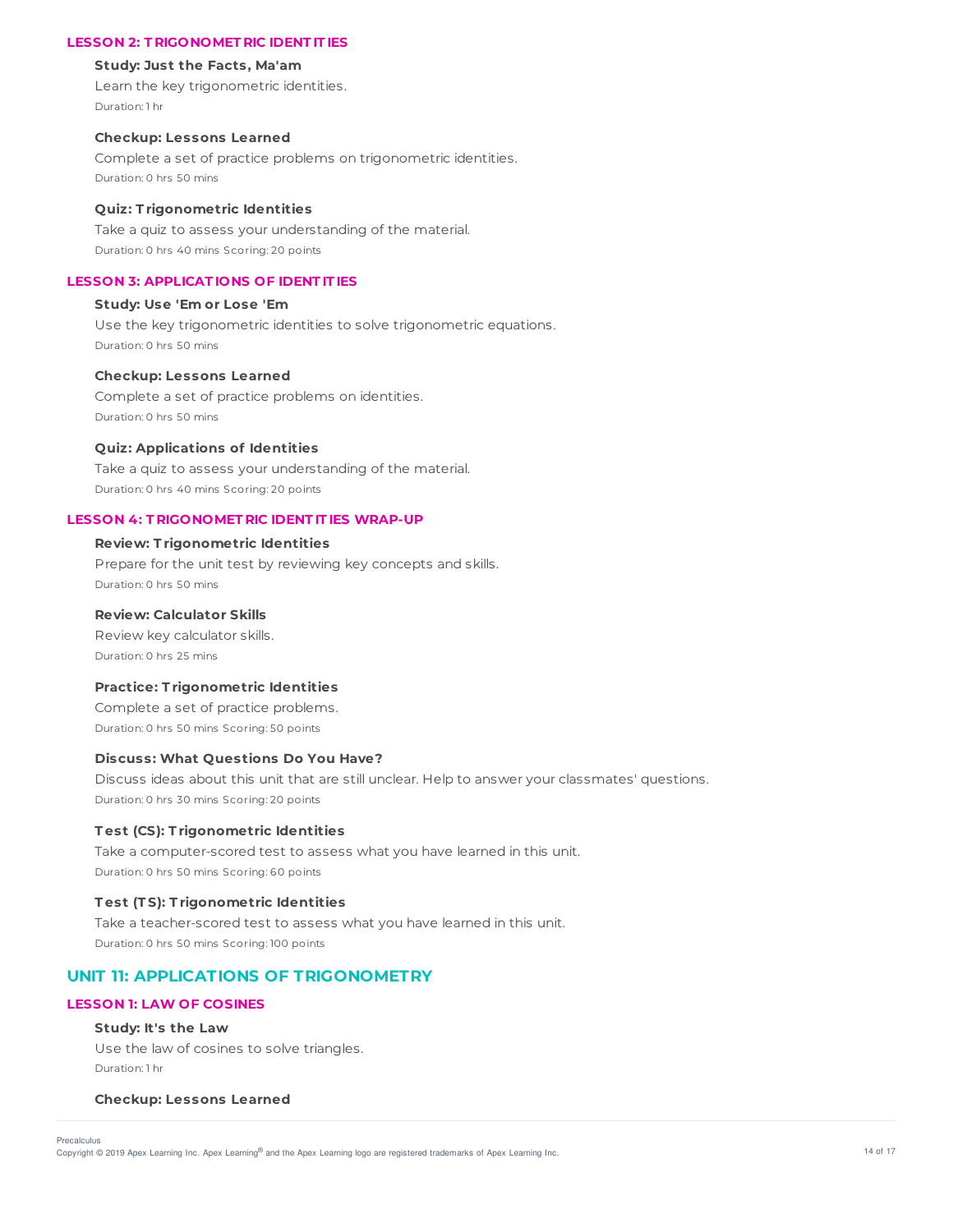Complete a set of practice problems using the law of cosines. Duration: 0 hrs 50 mins

#### **Quiz: Law of Cosines**

Take a quiz to assess your understanding of the material. Duration: 0 hrs 40 mins Scoring: 20 points

#### **LESSON 2: LAW OF SINES**

#### **Study: T he Long Arm of the Law**

Use the law of sines to solve triangles and to explore the ambiguous case. Duration: 1 hr

#### **Checkup: Lessons Learned**

Complete a set of practice problems using the law of sines. Duration: 0 hrs 50 mins

#### **Quiz: Law of Sines**

Take a quiz to assess your understanding of the material. Duration: 0 hrs 40 mins Scoring: 20 points

## **LESSON 3: VECT ORS**

# **Study: Getting Around**

Use vectors to describe motion. Duration: 1 hr

#### **Checkup: Lessons Learned**

Complete a set of practice problems on vectors. Duration: 0 hrs 50 mins

## **Quiz: Vectors**

Take a quiz to assess your understanding of the material. Duration: 0 hrs 40 mins Scoring: 20 points

## **LESSON 4: APPLICAT IONS OF T RIGONOMET RY WRAP-UP**

## **Review: Applications of T rigonometry**

Prepare for the unit test by reviewing key concepts and skills. Duration: 0 hrs 50 mins

#### **Review: Calculator Skills**

Review key calculator skills. Duration: 0 hrs 25 mins

#### **Practice: Applications of T rigonometry**

Complete a set of practice problems. Duration: 0 hrs 50 mins Scoring: 50 points

### **Discuss: What Questions Do You Have?**

Discuss ideas about this unit that are still unclear. Help to answer your classmates' questions. Duration: 0 hrs 30 mins Scoring: 20 points

#### **T est (CS): Applications of T rigonometry**

Take a computer-scored test to assess what you have learned in this unit. Duration: 0 hrs 50 mins Scoring: 60 points

## **T est (T S): Applications of T rigonometry**

Take a teacher-scored test to assess what you have learned in this unit. Duration: 0 hrs 50 mins Scoring: 100 points

## **UNIT 12: COMPLEX NUMBERS**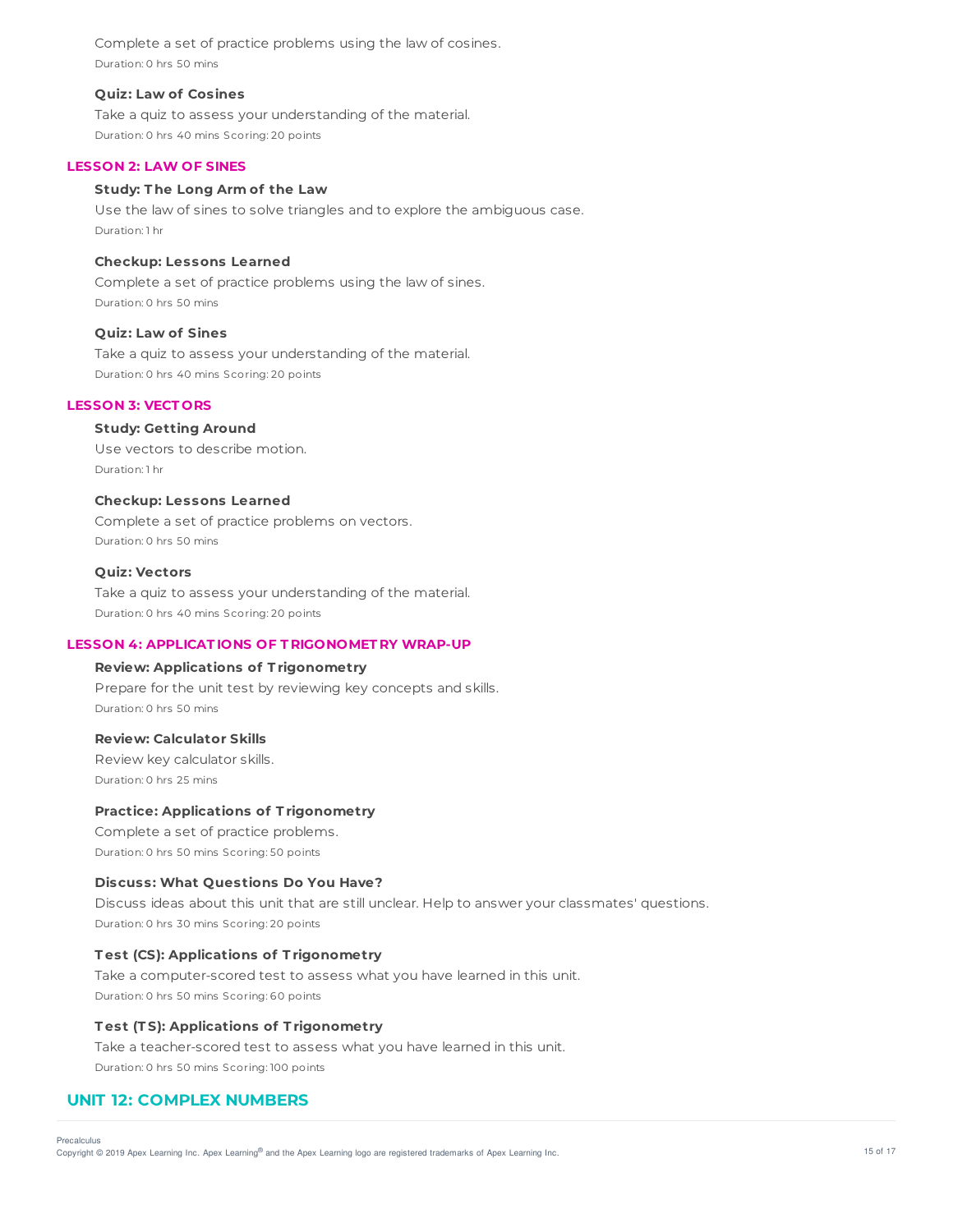## **LESSON 1: POLAR COORDINAT ES**

#### **Study: T he Polar Express**

Learn to use polar coordinates to express locations of points. Duration: 1 hr

### **Checkup: Lessons Learned**

Complete a set of practice problems on polar coordinates. Duration: 0 hrs 50 mins

#### **Quiz: Polar Coordinates**

Take a quiz to assess your understanding of the material. Duration: 0 hrs 40 mins Scoring: 20 points

## **LESSON 2: GRAPHS OF POLAR FUNCT IONS**

### **Study: From Lemniscates to Limaçons**

Produce a variety of new graphs using polar functions. Duration: 1 hr

## **Checkup: Lessons Learned**

Complete a set of practice problems on graphs of polar functions. Duration: 0 hrs 50 mins

#### **Quiz: Graphs of Polar Functions**

Take a quiz to assess your understanding of the material. Duration: 0 hrs 40 mins Scoring: 20 points

#### **LESSON 3: POLAR FORM OF COMPLEX NUMBERS**

### **Study: A Good Complex to Have**

Express complex numbers in polar form. Duration: 1 hr

### **Checkup: Lessons Learned**

Complete a set of practice problems on the polar form of complex numbers. Duration: 0 hrs 50 mins

#### **Quiz: Polar Form of Complex Numbers**

Take a quiz to assess your understanding of the material. Duration: 0 hrs 40 mins Scoring: 20 points

#### **LESSON 4: ARIT HMET IC OF COMPLEX NUMBERS**

### **Study: T his Math Isn't Complex**

Add, subtract, multiply, and divide complex numbers. Duration: 1 hr

#### **Checkup: Lessons Learned**

Complete a set of practice problems on the arithmetic of complex numbers. Duration: 0 hrs 50 mins

### **Quiz: Arithmetic of Complex Numbers**

Take a quiz to assess your understanding of the material. Duration: 0 hrs 40 mins Scoring: 20 points

#### **LESSON 5: POWERS AND ROOT S OF COMPLEX NUMBERS**

### **Study: Feel the Power**

Express powers and roots of complex numbers. Duration: 1 hr

#### **Checkup: Lessons Learned**